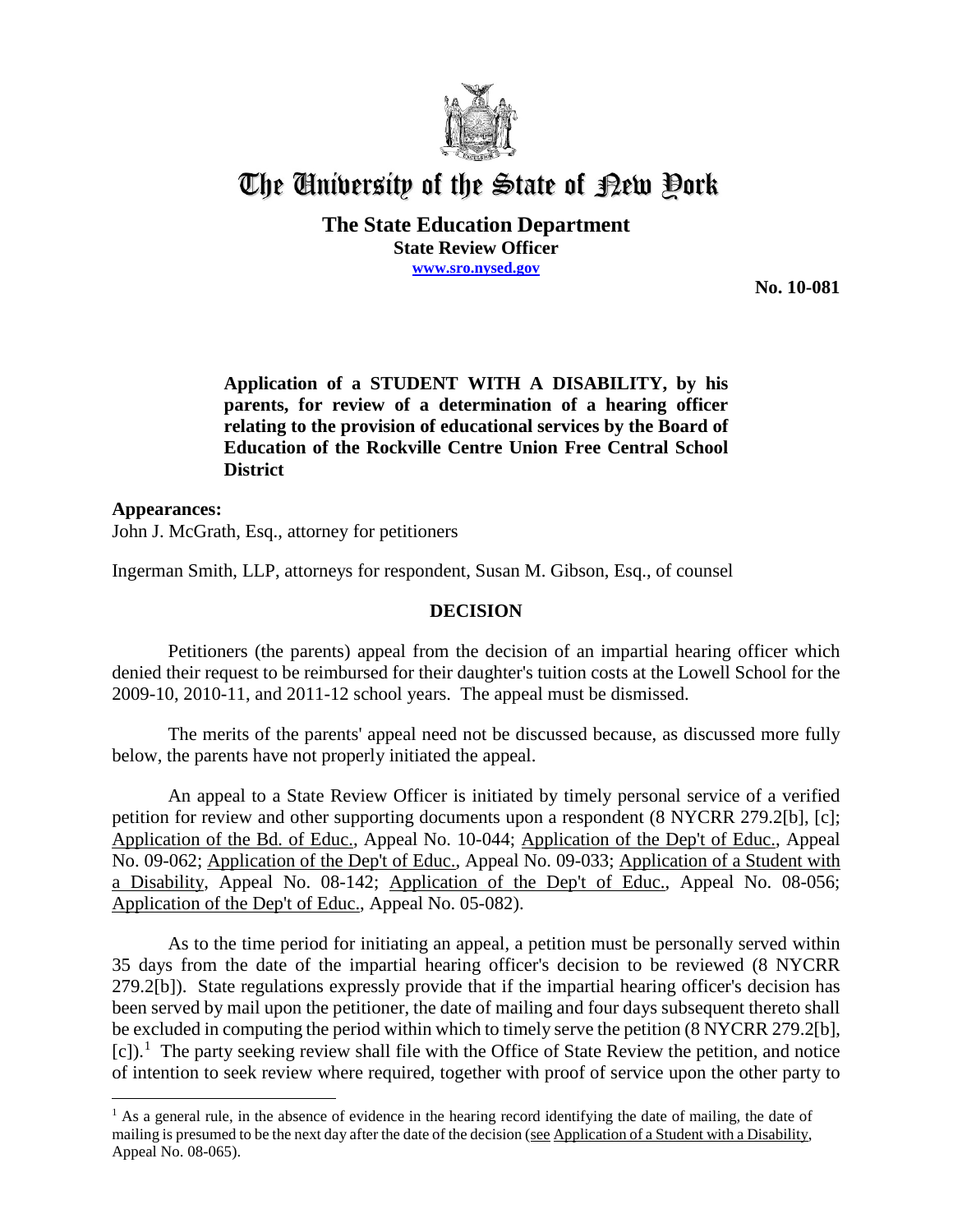the hearing, within three days after service is complete (8 NYCRR 279.4[a]). If the last day for service of a notice of intention to seek review or any pleading or paper falls on a Saturday or Sunday, service may be made on the following Monday; and if the last day for such service falls on a legal holiday, service may be made on the following business day (8 NYCRR 279.11).

State regulations provide a State Review Officer with the authority to dismiss sua sponte a late petition (8 NYCRR 279.13; see Application of a Student with a Disability, Appeal No. 08- 113; Application of a Child with a Disability, Appeal No. 04-003). A State Review Officer, in his or her sole discretion, may excuse a failure to timely seek review within the time specified for good cause shown (8 NYCRR 279.13). The reasons for the failure to timely seek review must be set forth in the petition (id.). All pleadings shall be verified (8 NYCRR 279.7). Service of all pleadings subsequent to a petition shall be made by mail, by private express delivery service, or by personal service (8 NYCRR 275.8[b], 279.5, 279.6, 279.11).

In general, the failure to comply with the practice requirements of Part 279 of the State regulations may result in the dismissal of a petition by a State Review Officer (8 NYCRR 279.8[a], 279.13; see, e.g., Application of a Student with a Disability, Appeal No. 09-099 [dismissing parents' appeal for failure to timely effectuate personal service of the petition upon the district]; Application of the Dep't of Educ., Appeal No. 08-006 [dismissing a district's appeal for failing to properly effectuate service of the petition in a timely manner]; Application of the Bd. of Educ., Appeal No. 07-055 [dismissing a district's appeal for failure to personally serve the petition upon the parents and failure to timely file a completed record]; Application of the Dep't of Educ., Appeal No. 05-082 [dismissing a district's appeal for failure to personally serve the petition upon the parent where the district served the parent's former counsel by overnight mail]; Application of the Dep't of Educ., Appeal No. 05-060 [dismissing a district's appeal for failing to timely file a hearing record on appeal]; Application of the Dep't of Educ., Appeal No. 01-048 [dismissing a district's appeal for failure to personally serve the petition upon the parent where the district served the parent by facsimile]).

In the present case, the impartial hearing officer's decision is dated July 18, 2010 (IHO Decision at p. 33). Both parties admit in their pleadings that the impartial hearing officer served the impartial hearing officer's decision by e-mail on July 19, 2010 (Pet. at p. 3; Answer  $\P$  7).<sup>2, 3</sup> The parents served the petition upon the district on August 27, 2010, at 7:40 p.m. (Parents Aff. of Service). In the petition, the parents' attorney argues that because the regulations do not explicitly contain rules regarding the timeframe for service of the petition when the impartial hearing officer serves a decision by e-mail, the parents should be allowed the additional time afforded for the

 $<sup>2</sup>$  In the petition, the parents' attorney alleges that although the impartial hearing officer's decision was dated July</sup> 18, 2010, the impartial hearing officer did not e-mail the decision to the parties until "July 19, 2010 after business hours," and therefore, service of the impartial hearing officer's decision "should be deemed to have been served on petitioners no sooner than July 20, 2010" (Pet. at p. 3) (emphasis added). However, an exhibit attached to the district's answer indicates that the impartial hearing officer sent the decision by e-mail on July 19, 2010, at "12:09 p.m." (Answer Ex. B). Regardless of this fact, however, State regulations mandate that the time for serving a petition is calculated from the date of the impartial hearing officer's decision, not the date of receipt of that decision (8 NYCRR 279.2[b], [c]; <u>see Application of a Student with a Disability</u>, Appeal No. 10-034; Application of a Student with a Disability, Appeal No. 08-043; Application of a Child with a Disability, Appeal No. 04-004). Therefore, the date the parents' allegedly received the impartial hearing officer's decision is irrelevant to the instant analysis regarding timeliness.

<sup>&</sup>lt;sup>3</sup> The untimely receipt of an impartial hearing officer's decision has been held, in certain circumstances, to amount to good cause when alleged as an excuse for the untimely service of a petition (see Application of a Child with a Disability, Appeal No. 04-060; Application of a Child with a Disability, Appeal No. 04-051).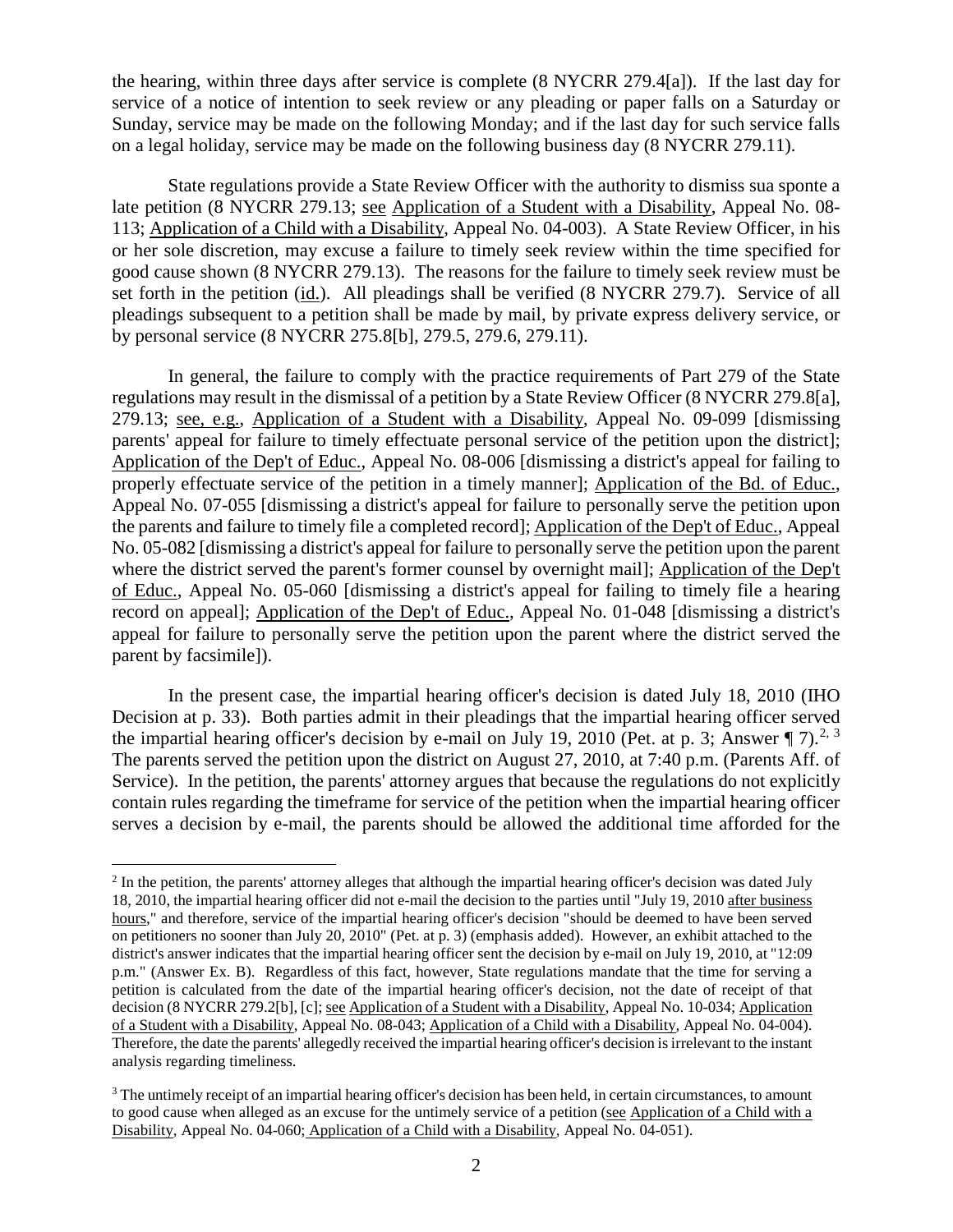service of a petition when the impartial hearing officer serves a decision by regular mail, thereby rendering the service of the petition on August 27, 2010 timely (see 8 NYCRR 279.2[b], [c] [excluding the "date of mailing and the four days subsequent thereto  $\dots$  in computing the 35-day period"]). In addition, as good cause for the delay in service, the parents' attorney alleges in the petition that but for a computer malfunction related to a "heavy rain storm on August 22, 2010," which "caused an irretrievable loss" of the petition, the petition would have been timely served on August 23, 2010 (Pet. at p. 3). Respondent (the district) asserts as an affirmative defense in its answer that the petition was untimely served and requests that a State Review Officer decline to find good cause to excuse the delay in service. The parents' attorney prepared a reply in response to the district's answer and reargues their position regarding the timeliness of the petition and that good cause was asserted in the petition to excuse any failure to timely serve the petition, and in addition, notes that the district suffered no prejudice as a result of the alleged untimely filing of the petition.

While it is true that the regulations do not explicitly state the timeframe for service of the petition when the impartial hearing officer serves a decision by e-mail, the additional time afforded by the "date of mailing and the four days subsequent thereto" exclusion in calculating the 35-day period clearly and unambiguously applies only to impartial hearing officer's decisions served by mail (8 NYCRR 279.2[b], [c]). Moreover, decisions by State Review Officers establish that when an impartial hearing officer's decision is served only by e-mail, the petition must be served within 35 days from the date of the impartial hearing officer's decision (see, e.g., Application of the Dep't of Educ., Appeal No. 08-139; Application of a Student with a Disability, Appeal No. 08-114; Application of a Child with a Disability, Appeal No. 05-066; Application of the Bd. of Educ., Appeal No. 04-058). Therefore, given that the impartial hearing officer served the decision by email and that the parents are not entitled to the presumptive additional "date of mailing and four subsequent days thereto" exclusion in calculating the time for service of a petition, the timeframe for serving a timely petition in this case expired on August 22, 2010, or 35 days from the date of the impartial hearing officer's decision, which was dated July 18,  $2010<sup>4</sup>$  The parents' service of the petition on August 27, 2010, is therefore, untimely.

Next, I am not persuaded that the attorney's computer malfunction and "irretrievable loss to much of the petition" constitutes good cause to excuse the untimely service of the petition on August 27, 2010 (Application of a Child with a Disability, Appeal No. 07-085 [delays in obtaining appeal forms and computer problems do not constitute good cause]; see Application of a Student with a Disability, Appeal No. 09-099 [finding that an attorney's miscalculation of the time within which to timely serve a petition failed to constitute good cause]; Application of a Student with a Disability, Appeal No. 08-043; Application of a Child with a Disability, Appeal No. 07-065; Application of a Child with a Disability, Appeal No. 06-117; Application of a Child with a Disability, Appeal No. 06-097; Application of a Child with a Disability, Appeal No. 05-106 [dismissing petitioners' appeal as untimely and finding that petitioners' reasons for untimely service, including that 'they proceeded without counsel [although one of the petitioners was an attorney], that the hearing record was "dense," and that petitioners' available time to pursue the appeal was constrained by, including among other things, commitments to professional obligations, did not constitute good cause]; Application of a Child with a Disability, Appeal No. 05-098; Application of a Child with a Disability, Appeal No. 05-048 [dismissing petitioner's appeal as untimely and finding that uncertainty as to whether or not to file appeal and attorney

 <sup>4</sup> Because August 22, 2010—the date which arises 35 days from the date of the impartial hearing officer's decision—fell on a Sunday, the parents could have effectuated timely service of the petition on Monday, August 23, 2010 (see 8 NYCRR 279.11).